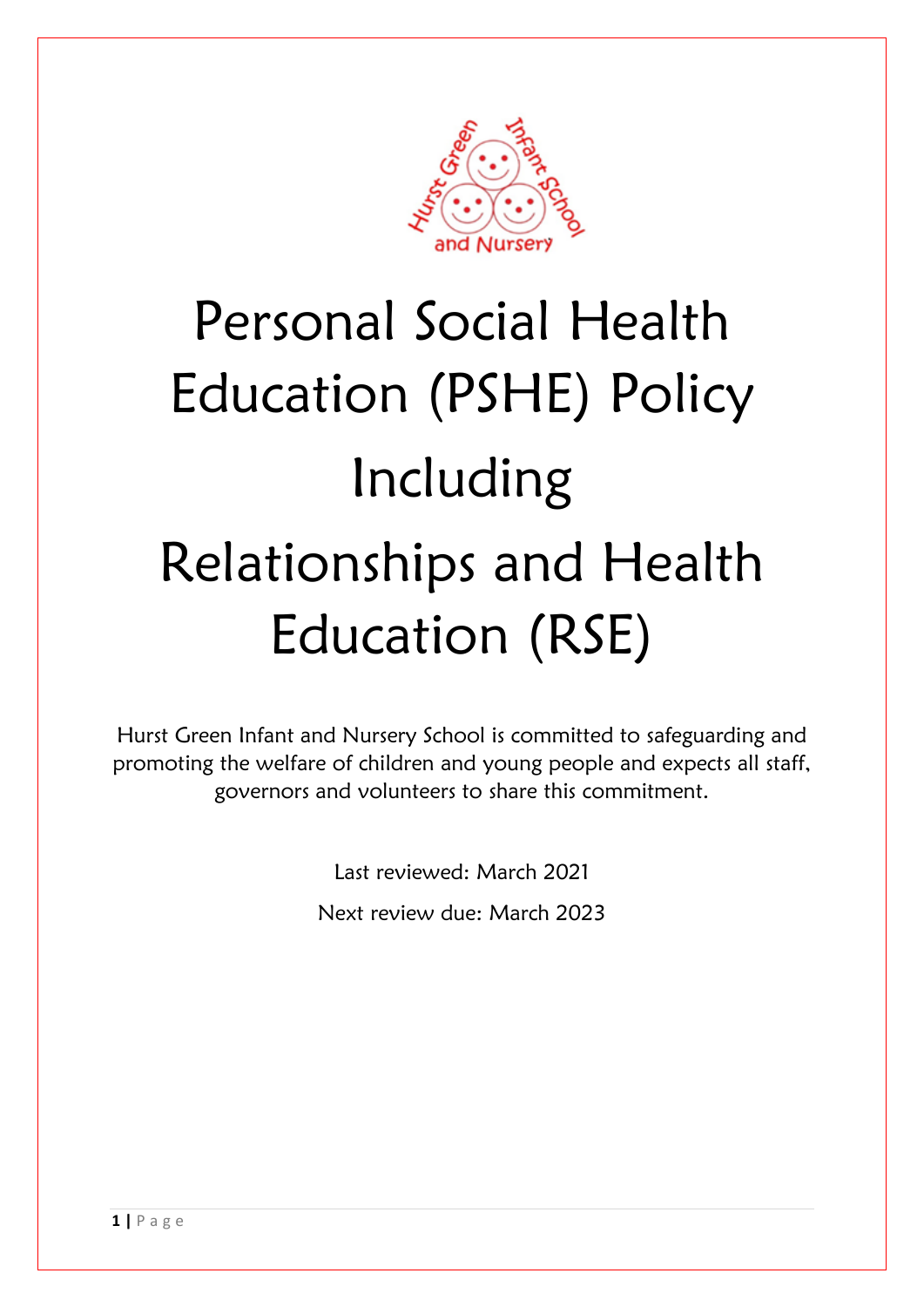### PSHE Policy Including Relationships and Health Education

## Curriculum Intent

At Hurst Green Infant School and Nursery we are committed to enabling children to develop the skills and attitudes to have healthy, respectful relationships, focussing on family and friendships, in all contexts. This will sit alongside the essential understanding of how to be healthy. We aim to foster well-being and enable children to develop resilience so that they become happy, successful and productive members of society. Kindness, generosity, integrity and honesty will be fundamental and will be nurtured and encouraged through all our work in this area.

#### Statutory Requirements

Our provision complies with The Relationships Education, Relationships and Sex Education and Health Education (England) Regulations 2019, made under sections 34 and 35 of the Children and Social Work Act 2017, which makes Relationships Education compulsory for all pupils receiving primary education. They also make Health Education compulsory in all schools except independent schools. Our provision complies with the content in the National Curriculum and EYFS Curriculum.

#### Vision

Our central purpose is to provide an excellent all round education and promote an enjoyment of learning.

#### Aims:

Faith

We teach respect and understanding of all cultures and beliefs.

#### Self Esteem

We foster a sense of self-esteem where each member of the community feels valued and respected and diversity is celebrated.

We provide consistent boundaries and teach self-responsibility, resilience and independence whilst giving children the freedom to express and respect thoughts and feelings.

#### Love of Learning

We encourage children to be life-long learners through teaching a broad and balanced creative curriculum within a stimulating, safe, happy and emotionally secure environment (both indoors and outdoors). We recognise that all children have gifts and talents and actively encourage, support and challenge every child to achieve and be the very best s/he can be.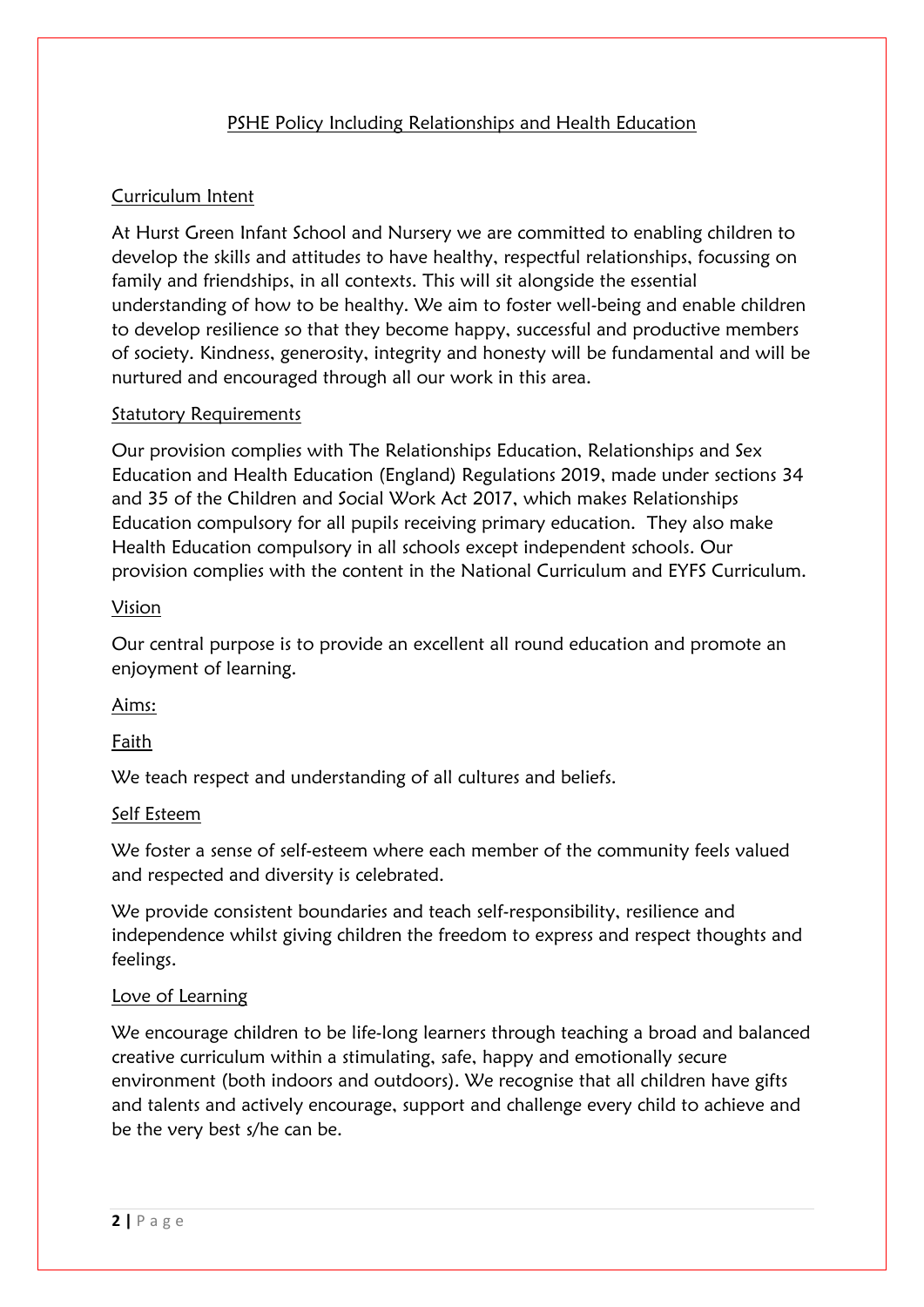## **Community**

We encourage all members of the school community to participate fully and to have a voice in the school's decision-making processes. We value the relationship and communication between the school and wider community.

## Coverage and the Wider Curriculum

We use the SCARF units to cover the content of Relationships and Health Education within a comprehensive PSHE Curriculum. The content of these units is centered on a values-based and 'Growth Mindset' approach, SCARF's online resources support primary schools in promoting positive behaviour, mental health, wellbeing, resilience and achievement. Each year group will cover the same themes each half term. The content builds on previous learning to ensure the children are deepening their understanding of these themes during their time in our school.

The website for SCARF is updated regularly – [www.coramlifeeducation.org.uk](http://www.coramlifeeducation.org.uk/)

The themes for each half term will be –

| Autumn 1                                                                               | Autumn 2                                      | Spring 1                                             | Spring 2                                                             | Summer 1                                                                               | Summer<br>2                              |
|----------------------------------------------------------------------------------------|-----------------------------------------------|------------------------------------------------------|----------------------------------------------------------------------|----------------------------------------------------------------------------------------|------------------------------------------|
| Me and My<br>Relationships                                                             | Valuing<br><b>Difference</b>                  | Keeping<br>Myself Safe                               | Rights and<br><b>Responsibilities</b>                                | Being My<br><b>Best</b>                                                                | Growing<br>and<br>Changing               |
| <b>Includes</b><br>feelings /<br>emotions /<br>conflict<br>resolution /<br>friendships | Includes<br><b>British</b><br>Values<br>focus | Includes<br>aspects of<br>Relationships<br>Education | Includes<br>money / living<br>in the wider<br>world /<br>environment | Includes<br>keeping<br>healthy /<br>Growth<br>Mindset /<br>goal setting<br>achievement | Includes<br>$RSE -$<br>related<br>issues |

## Assessment

We will use the SCARF progress: pre and post unit assessment materials for each halftermly theme.

## Appendix A

We are dedicated to supporting the development of the whole child and believe that the specific teaching in this area must be continually supported through wider learning across the curriculum.

Appendix A is a map of where the fundamental principles and content of these subjects is reinforced throughout the school.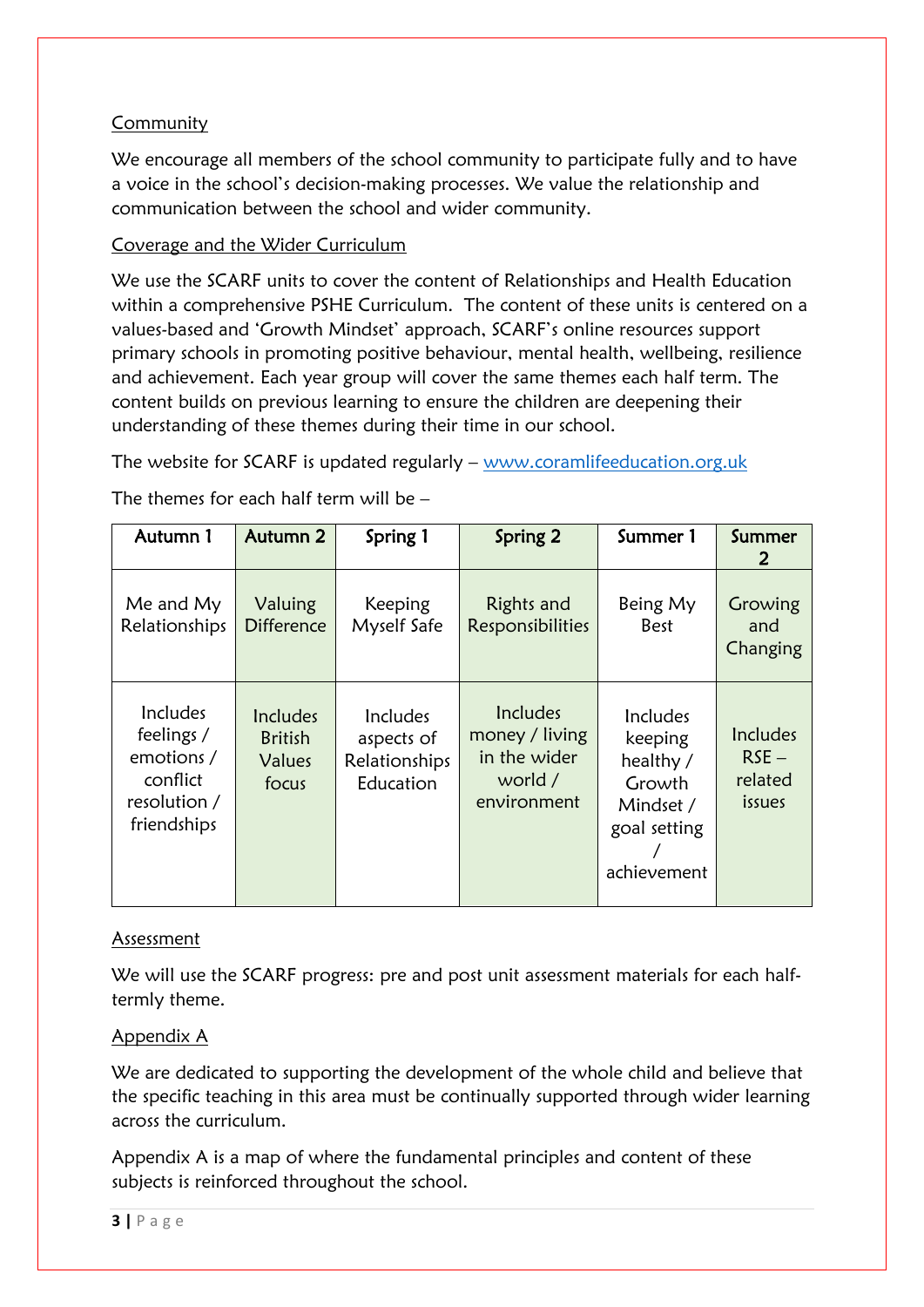## Appendix A

|                                                                                                                                                                                                                                                                                                                                                                                                                                                                                                                                                                                                                                                                                                                                                                                                                                                                                                                                                                                                                                                                                                                                                                                                      | RELATIONSHIPS EDUCATION SCHOOL MAP                                                                                                                                                                                                                                                                                                                                                                                                                                                                                                                                                            |
|------------------------------------------------------------------------------------------------------------------------------------------------------------------------------------------------------------------------------------------------------------------------------------------------------------------------------------------------------------------------------------------------------------------------------------------------------------------------------------------------------------------------------------------------------------------------------------------------------------------------------------------------------------------------------------------------------------------------------------------------------------------------------------------------------------------------------------------------------------------------------------------------------------------------------------------------------------------------------------------------------------------------------------------------------------------------------------------------------------------------------------------------------------------------------------------------------|-----------------------------------------------------------------------------------------------------------------------------------------------------------------------------------------------------------------------------------------------------------------------------------------------------------------------------------------------------------------------------------------------------------------------------------------------------------------------------------------------------------------------------------------------------------------------------------------------|
| By the end of PRIMARY expectations                                                                                                                                                                                                                                                                                                                                                                                                                                                                                                                                                                                                                                                                                                                                                                                                                                                                                                                                                                                                                                                                                                                                                                   | Coverage across the school                                                                                                                                                                                                                                                                                                                                                                                                                                                                                                                                                                    |
| <b>Relationships Education</b>                                                                                                                                                                                                                                                                                                                                                                                                                                                                                                                                                                                                                                                                                                                                                                                                                                                                                                                                                                                                                                                                                                                                                                       |                                                                                                                                                                                                                                                                                                                                                                                                                                                                                                                                                                                               |
| Families and people who care for<br>me<br>Pupils should know:<br>• that families are important for children<br>growing up because they can give love,<br>security and stability<br>• the characteristics of healthy family life,<br>commitment to each other, including in<br>times of difficulty, protection and care<br>for children and other family members,<br>the importance of spending time<br>together and sharing each other's lives<br>• that others' families, either in school or<br>in the wider world, sometimes look<br>different from their family, but that they<br>should respect those differences and<br>know that other children's families are<br>also characterised by love and care<br>• that stable, caring relationships, which<br>may be of different types, are at the<br>heart of happy families, and are<br>important for children's security as they<br>grow up<br>• • that marriage represents a formal and<br>legally recognised commitment of two<br>people to each other which is intended<br>to be lifelong<br>• how to recognise if family relationships<br>are making them feel unhappy or<br>unsafe, and how to seek help or advice<br>from others if needed | $RE$ – exploring how different families,<br>cultures and religions celebrate. Learning<br>about different religions. Church<br>services. Celebrations of Easter,<br>Christmas, Diwali, Hanukkah, Eid,<br>Ramadan, Chinese New Year. Exploring<br>how people celebrate in different<br>families and religions.<br>• When using images in teaching and<br>learning we consciously choose images,<br>which show different and diverse family<br>groups.<br>• E-safety lessons in Computing and<br>learning the idea of trusted adults.<br>• Geography – learning about<br>contrasting countries. |
| <b>Caring friendships</b>                                                                                                                                                                                                                                                                                                                                                                                                                                                                                                                                                                                                                                                                                                                                                                                                                                                                                                                                                                                                                                                                                                                                                                            | • The School ethos                                                                                                                                                                                                                                                                                                                                                                                                                                                                                                                                                                            |
| Pupils should know:<br>• how important friendships are in<br>making us feel happy and secure, and<br>how people choose and make friends<br>• he characteristics of friendships,<br>including mutual respect, truthfulness,<br>trustworthiness, loyalty, kindness,                                                                                                                                                                                                                                                                                                                                                                                                                                                                                                                                                                                                                                                                                                                                                                                                                                                                                                                                    | • British values<br>• Sharing achievements in class and as a<br>whole school<br>$\bullet$ E-safety<br>$\bullet$ Science<br>• Forest School which fosters<br>collaboration, positive relationships,<br>team work and looking after the world                                                                                                                                                                                                                                                                                                                                                   |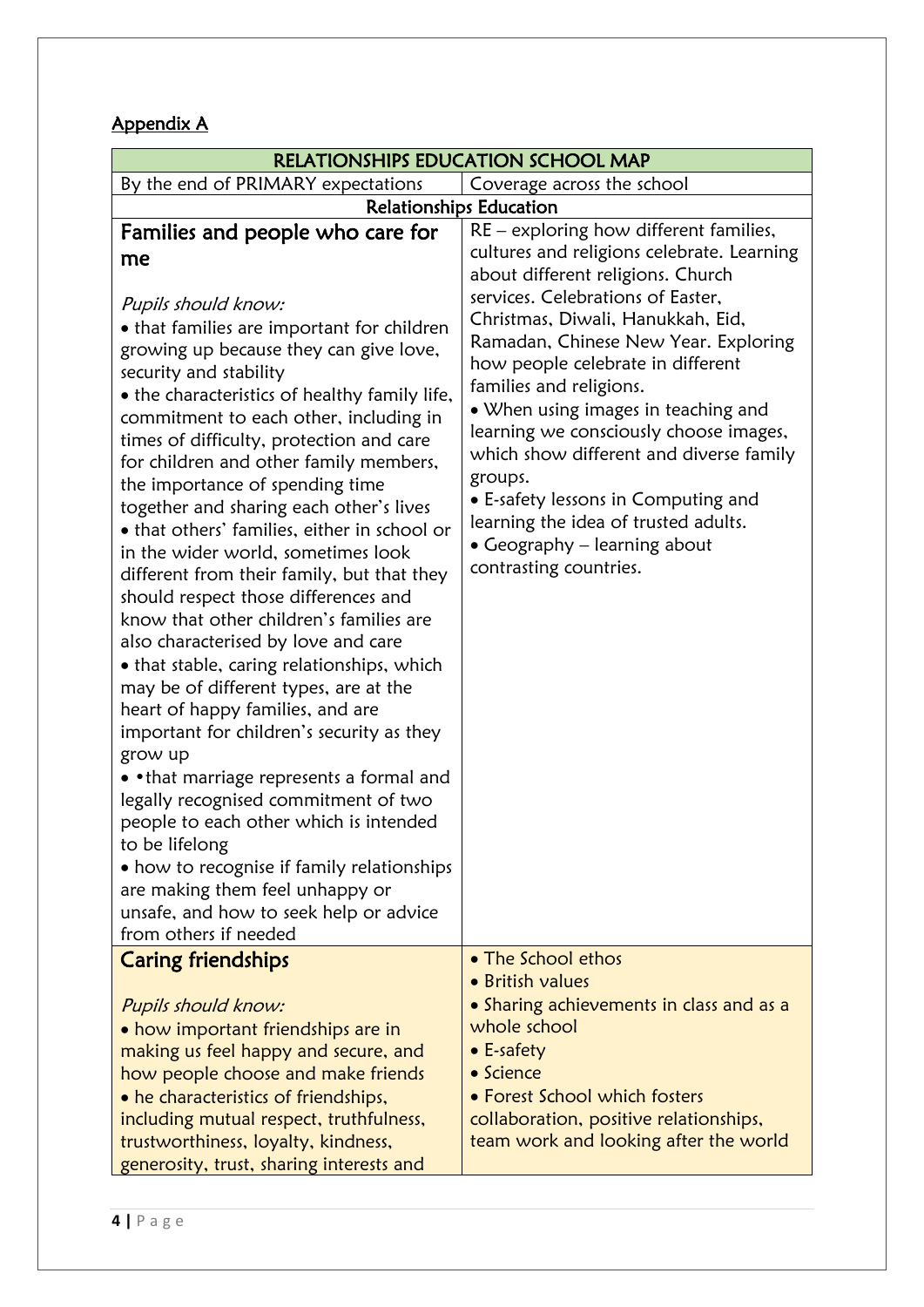| experiences and support with problems<br>and difficulties<br>. that healthy friendships are positive<br>and welcoming towards others, and do<br>not make others feel lonely or excluded.<br>• that most friendships have ups and<br>downs, and that these can often be<br>worked through so that the friendship is<br>repaired or even strengthened, and that<br>resorting to violence is never right<br>• how to recognise who to trust and<br>who not to trust, how to judge when a<br>friendship is making them feel unhappy<br>or uncomfortable, managing conflict,<br>how to manage these situations and<br>how to seek help or advice from others,<br>if needed                                                                                                                                                                                                                                                                                                                                                                                                        | • Religious Education – parables and<br>stories from the bible. Stories form other<br>religions.                                                                                                                                                    |
|------------------------------------------------------------------------------------------------------------------------------------------------------------------------------------------------------------------------------------------------------------------------------------------------------------------------------------------------------------------------------------------------------------------------------------------------------------------------------------------------------------------------------------------------------------------------------------------------------------------------------------------------------------------------------------------------------------------------------------------------------------------------------------------------------------------------------------------------------------------------------------------------------------------------------------------------------------------------------------------------------------------------------------------------------------------------------|-----------------------------------------------------------------------------------------------------------------------------------------------------------------------------------------------------------------------------------------------------|
| <b>Respectful Relationships</b><br>Pupils should know:<br>• the importance of respecting others,<br>even when they are very different from<br>them (for example, physically, in<br>character, personality or backgrounds),<br>or make different choices or have<br>different preferences or beliefs<br>• practical steps they can take in a range<br>of different contexts to improve or<br>support respectful relationships<br>• the conventions of courtesy and<br>manners*<br>• the importance of self-respect and how<br>this links to their own happiness<br>• that in school and in wider society<br>they can expect to be treated with<br>respect by others, and that in turn they<br>should show due respect to others,<br>including those in positions of authority<br>• about different types of bullying<br>(including cyberbullying), the impact of<br>bullying, responsibilities of bystanders<br>(primarily reporting bullying to an adult)<br>and how to get help<br>• what a stereotype is, and how<br>stereotypes can be unfair, negative or<br>destructive | • Religious Education Curriculum<br>• Recycling<br>• School Trips<br>• Forest School<br>• Science – learning about people and<br>other living things<br>$\bullet$ E-Safety<br>• Children being aware of staff identity<br>badges and what they mean |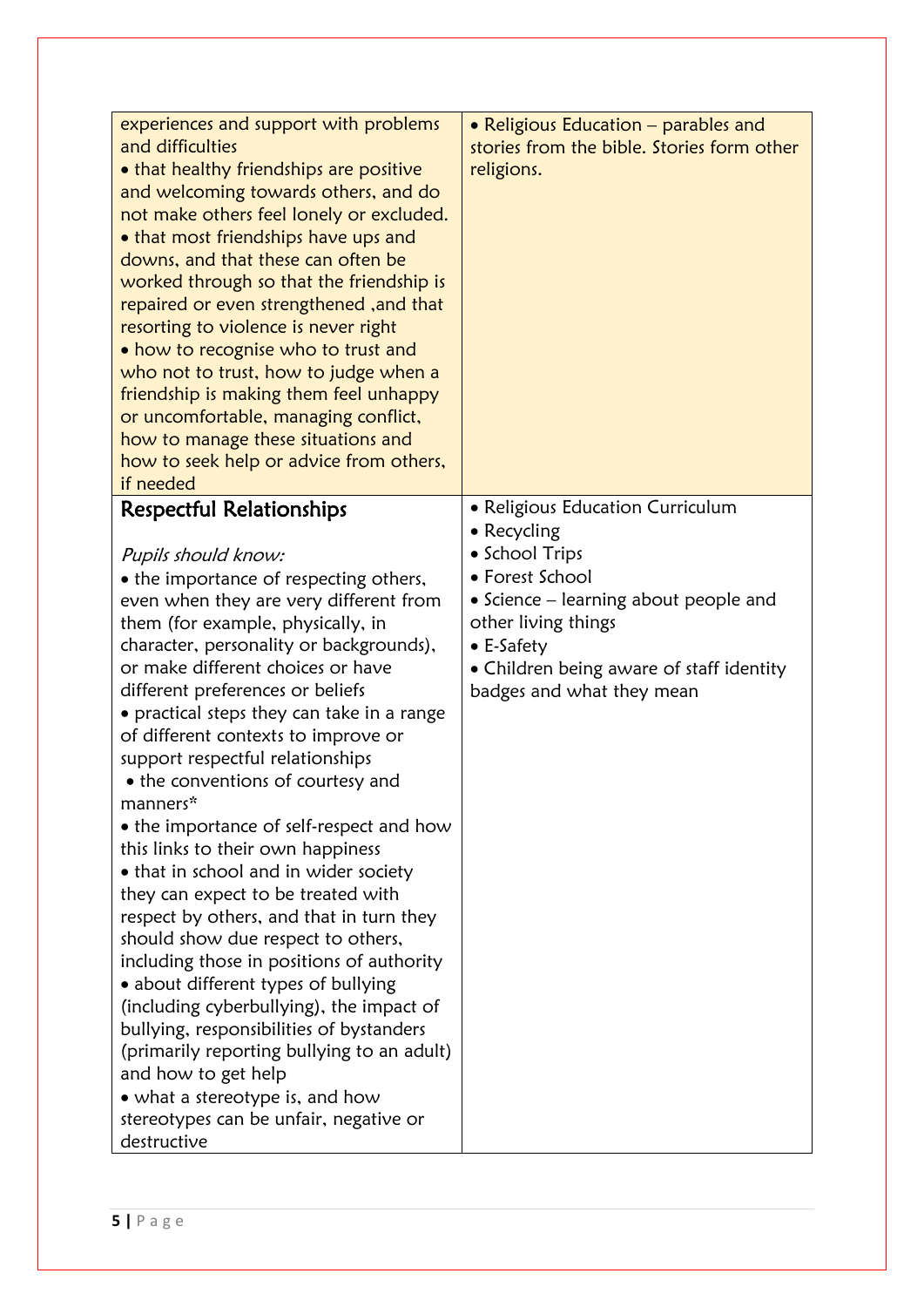| • the importance of permission-seeking                                                                                                                                                                                                                                                                                                                                                                                                                                                                                                                                                                                                                                                                                            |                                                                                                                                                                                                                                     |
|-----------------------------------------------------------------------------------------------------------------------------------------------------------------------------------------------------------------------------------------------------------------------------------------------------------------------------------------------------------------------------------------------------------------------------------------------------------------------------------------------------------------------------------------------------------------------------------------------------------------------------------------------------------------------------------------------------------------------------------|-------------------------------------------------------------------------------------------------------------------------------------------------------------------------------------------------------------------------------------|
| and giving in relationships with friends,                                                                                                                                                                                                                                                                                                                                                                                                                                                                                                                                                                                                                                                                                         |                                                                                                                                                                                                                                     |
| peers and adults                                                                                                                                                                                                                                                                                                                                                                                                                                                                                                                                                                                                                                                                                                                  |                                                                                                                                                                                                                                     |
| <b>Online relationships</b><br>Pupils should know:<br>• that people sometimes behave<br>differently online, including by<br>pretending to be someone they are not<br>• that the same principles apply to<br>online relationships as to face-to-face<br>relationships, including the importance<br>of respect for others online including<br>when we are anonymous<br>• the rules and principles for keeping<br>safe online, how to recognise risks,<br>harmful content and contact, and how<br>to report them<br>. how to critically consider their online<br>friendships and sources of information<br>including awareness of the risks<br>associated with people they have never<br>met<br>• how information and data is shared | • All Computing lessons<br>$\bullet$ E-Safety<br>• Safer Internet Day                                                                                                                                                               |
| and used online.                                                                                                                                                                                                                                                                                                                                                                                                                                                                                                                                                                                                                                                                                                                  |                                                                                                                                                                                                                                     |
| <b>Being Safe</b><br>Pupils should know:<br>• what sorts of boundaries are<br>appropriate in friendships with peers<br>and others (including in a digital<br>context)<br>• about the concept of privacy and the<br>implications of it for both children and<br>adults; including that it is not always<br>right to keep secrets if they relate to<br>being safe<br>• that each person's body belongs to<br>them, and the differences between<br>appropriate and inappropriate or unsafe<br>physical, and other, contact<br>• how to respond safely and<br>appropriately to adults they may<br>encounter (in all contexts, including<br>online) whom they do not know                                                              | • School trips – staying safe and<br>following rules<br>• Forest School - showing responsibility<br>to others and keeping each other safe<br>• PE - changing sensibly and keeping<br>safe on equipment<br>• NSPCC talks and posters |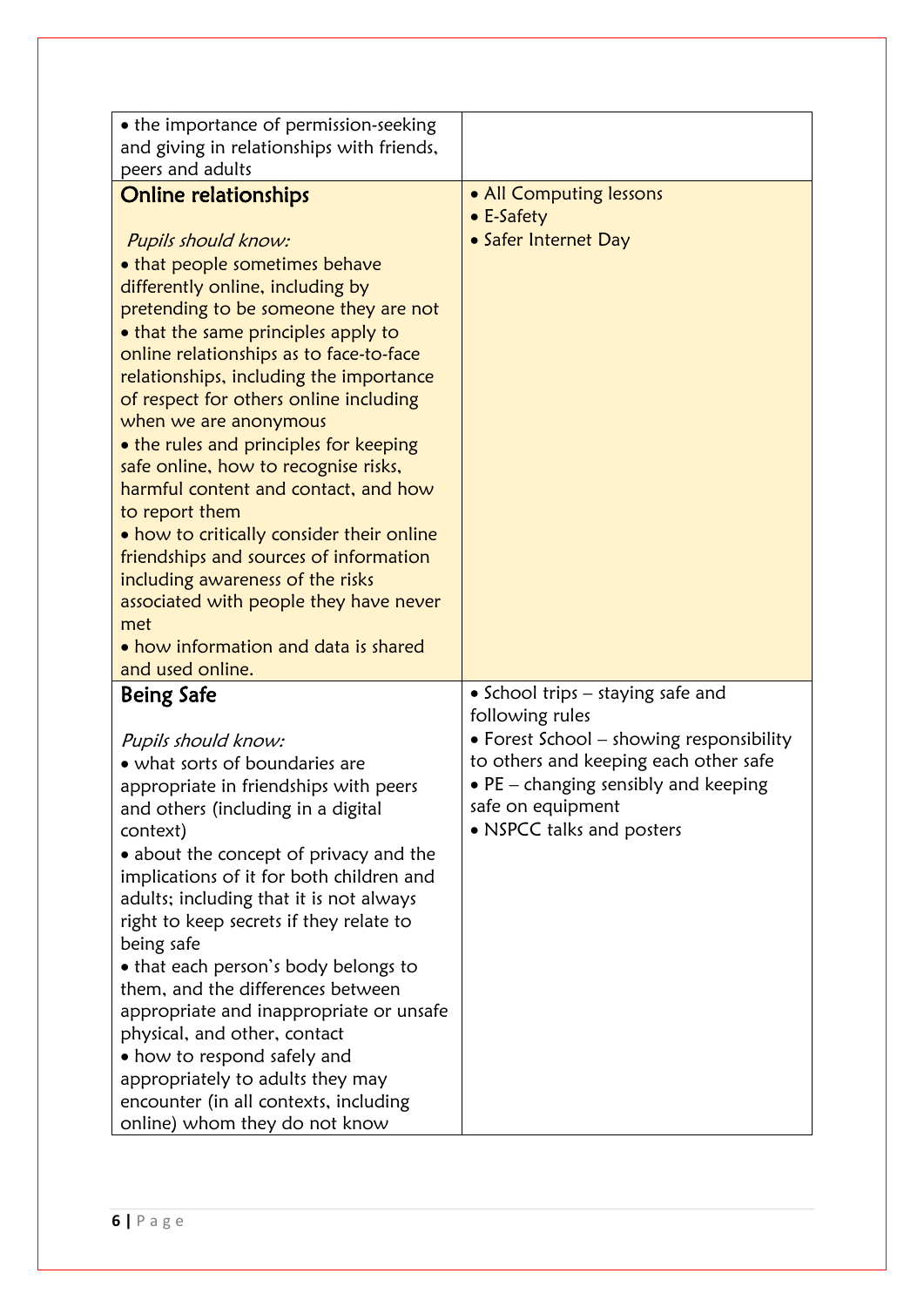| • How to recognise and report feelings<br>of being unsafe or feeling bad about any<br>adult<br>• how to ask for advice or help for<br>themselves or others, and to keep trying<br>until they are heard,<br>• how to report concerns or abuse, and<br>the vocabulary and confidence needed<br>to do so                                                                                                                                                                                                                                                                                                                                                                                                                                                                                                                                                                                                                                                                                                                                                                                                                                                                                                                                                                                        |                                                                                                                                                                                                                                                                                                                                                                                               |
|----------------------------------------------------------------------------------------------------------------------------------------------------------------------------------------------------------------------------------------------------------------------------------------------------------------------------------------------------------------------------------------------------------------------------------------------------------------------------------------------------------------------------------------------------------------------------------------------------------------------------------------------------------------------------------------------------------------------------------------------------------------------------------------------------------------------------------------------------------------------------------------------------------------------------------------------------------------------------------------------------------------------------------------------------------------------------------------------------------------------------------------------------------------------------------------------------------------------------------------------------------------------------------------------|-----------------------------------------------------------------------------------------------------------------------------------------------------------------------------------------------------------------------------------------------------------------------------------------------------------------------------------------------------------------------------------------------|
| • where to get advice from e.g. family,<br>school and/or other sources                                                                                                                                                                                                                                                                                                                                                                                                                                                                                                                                                                                                                                                                                                                                                                                                                                                                                                                                                                                                                                                                                                                                                                                                                       |                                                                                                                                                                                                                                                                                                                                                                                               |
|                                                                                                                                                                                                                                                                                                                                                                                                                                                                                                                                                                                                                                                                                                                                                                                                                                                                                                                                                                                                                                                                                                                                                                                                                                                                                              |                                                                                                                                                                                                                                                                                                                                                                                               |
|                                                                                                                                                                                                                                                                                                                                                                                                                                                                                                                                                                                                                                                                                                                                                                                                                                                                                                                                                                                                                                                                                                                                                                                                                                                                                              | Physical Health and Mental Well Being                                                                                                                                                                                                                                                                                                                                                         |
| <b>Mental well being</b><br>• that mental wellbeing is a normal part<br>of daily life, in the same way as physical<br>health<br>• that there is a normal range of<br>emotions (e.g. happiness, sadness, anger,<br>fear, surprise, nervousness) and scale of<br>emotions that all humans experience in<br>relation to different experiences and<br>situations<br>• how to recognise and talk about their<br>emotions, including having a varied<br>vocabulary of words to use when talking<br>about their own and others' feelings<br>• how to judge whether what they are<br>feeling and how they are<br>• the benefits of physical exercise, time<br>outdoors, community participation,<br>voluntary and service based activity on<br>mental well-being and happiness<br>• simple self-care techniques, including<br>the importance of rest, time spent with<br>friends and family and the benefits of<br>hobbies and interests isolation and<br>loneliness can affect children and that it<br>is very important for children to discuss<br>their feelings with an adult and seek<br>support<br>• that bullying (including cyber bullying)<br>has a negative and often lasting impact<br>on mental well-being<br>• where and how to seek support<br>(including recognising the triggers for | • Learning Mentor and Elsa interventions<br>and support<br>• Friendship Groups intervention<br>• Forest School and outdoor play<br>• Staff behaviour – modelling, being<br>approachable, listening, responding to<br>parents<br>• Teaching breathing and relaxation<br>• Use of social stories<br>$\bullet$ E-safety<br>$\bullet$ RE<br>• Employee Assistance Programme<br>• Community Spirit |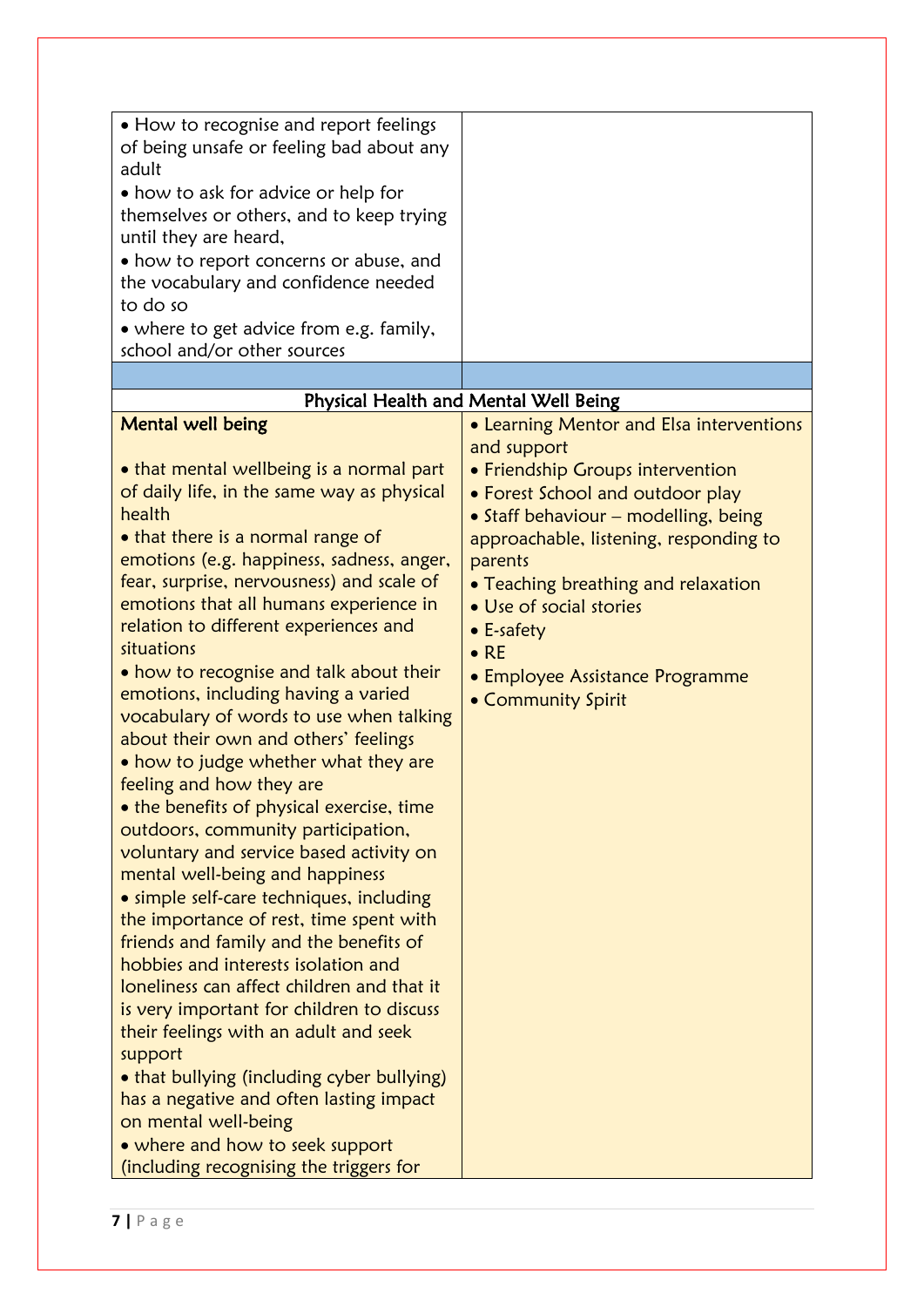| seeking support), including whom in<br>school they should speak to if they are<br>worried about their own or someone<br>else's mental wellbeing or ability to<br>control their emotions (including issues<br>arising online)<br>• it is common for people to experience<br>mental ill health. For many people who                                                                                                                                                                                                                                                                                                                                                                                                                                                                                                                                                                                                                                                                                                                                                                            |                                                                                                                                                                               |
|----------------------------------------------------------------------------------------------------------------------------------------------------------------------------------------------------------------------------------------------------------------------------------------------------------------------------------------------------------------------------------------------------------------------------------------------------------------------------------------------------------------------------------------------------------------------------------------------------------------------------------------------------------------------------------------------------------------------------------------------------------------------------------------------------------------------------------------------------------------------------------------------------------------------------------------------------------------------------------------------------------------------------------------------------------------------------------------------|-------------------------------------------------------------------------------------------------------------------------------------------------------------------------------|
| do, the problems can be resolved if the<br>right support is made available,<br>especially if accessed early enough                                                                                                                                                                                                                                                                                                                                                                                                                                                                                                                                                                                                                                                                                                                                                                                                                                                                                                                                                                           |                                                                                                                                                                               |
| <b>Internet Safety and Harms</b><br>• that for most people the internet is an<br>integral part of life and has many<br>benefits* • about the benefits of<br>rationing time spent online, the risks of<br>excessive time spent on electronic<br>devices and the impact of positive and<br>negative content online on their own<br>and others' mental and physical<br>wellbeing<br>• how to consider the effect of their<br>online actions on others and know how<br>to recognise and display respectful<br>behaviour online and the importance of<br>keeping personal information private<br>• why social media, some computer<br>games and online gaming, for example,<br>are age restricted •that the internet can<br>also be a negative place where online<br>abuse, trolling, bullying and harassment<br>can take place, which can have a<br>negative impact on mental health<br>• how to be a discerning consumer of<br>information, including that from search<br>engines is ranked, selected and targeted<br>• where and how to report concerns and<br>get support with issues onlinet | $\bullet$ E-Safety<br>• Behaviour Policy<br>• Class rules<br>$\bullet$ Science – trusted adults<br>• PE curriculum<br>• Healthy Lifestyles promoted<br>throughout the school. |
| <b>Physical health and fitness</b><br>• the characteristics and mental and<br>physical benefits of an active lifestyle<br>• the importance of building regular<br>exercise into daily and weekly routines<br>and how to achieve this; for example<br>walking or cycling to school, a daily                                                                                                                                                                                                                                                                                                                                                                                                                                                                                                                                                                                                                                                                                                                                                                                                   | • The school environment<br>• Lunchtimes<br>• PE Curriculum<br>• Science Curriculum<br>• RE Curriculum                                                                        |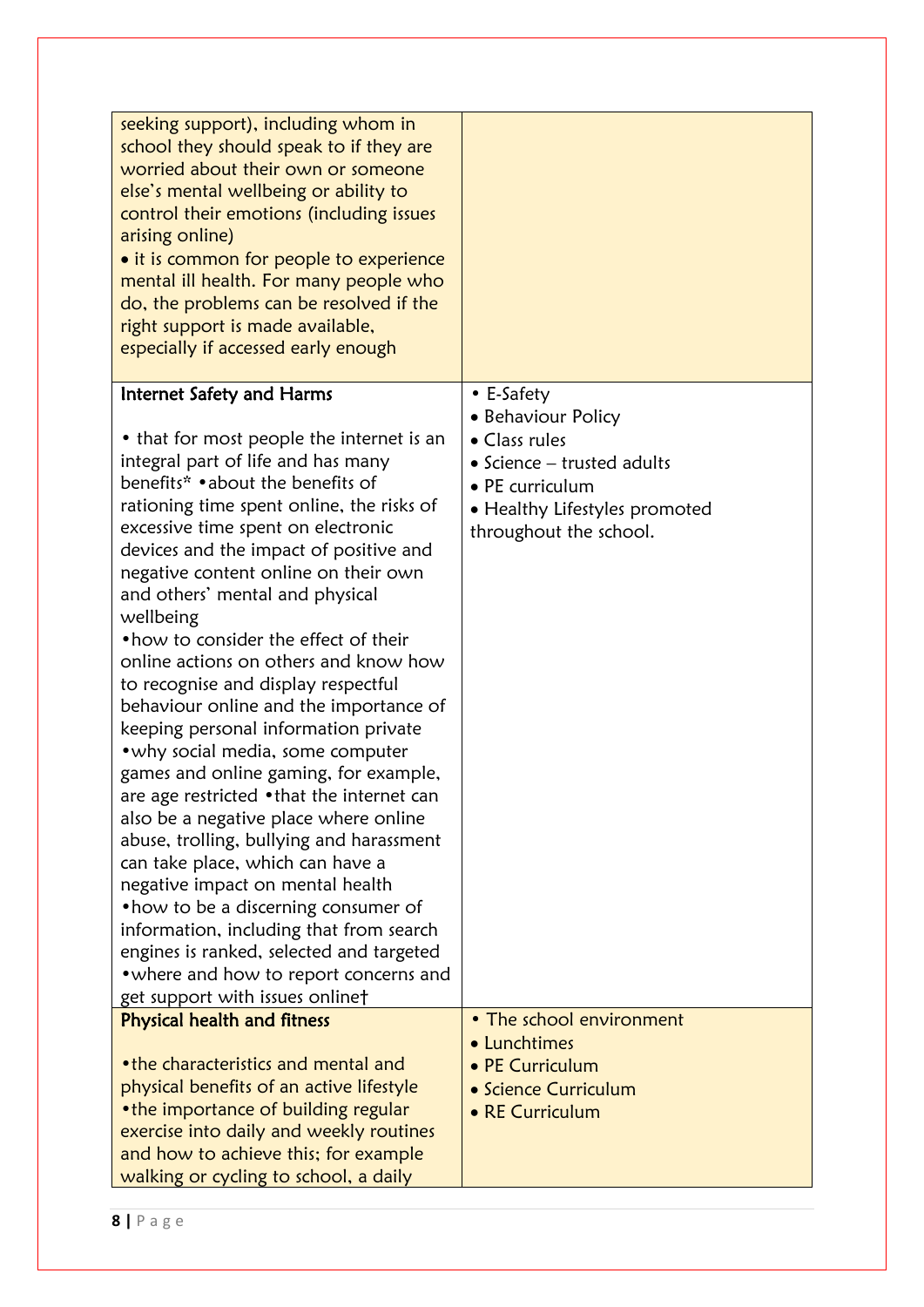| active mile or other forms of regular,     |                                            |
|--------------------------------------------|--------------------------------------------|
| vigorous exercise                          |                                            |
| • the risks associated with an inactive    |                                            |
| lifestyle (including obesity)              |                                            |
| • how and when to seek support             |                                            |
| including which adults to speak to in      |                                            |
|                                            |                                            |
| school if they are worried about their     |                                            |
| health                                     |                                            |
| <b>Healthy Eating</b>                      | • Life Bus                                 |
|                                            | $\bullet$ DT – cooking and healthy recipes |
| • what constitutes a healthy diet          |                                            |
|                                            | • Science Curriculum                       |
| (including understanding calories, and     | • Fruit at playtimes, and children have    |
| other nutritional content)                 | their own water bottles                    |
| • the principles of planning and           |                                            |
| preparing a range of healthy meals.        |                                            |
| • the characteristics of a poor diet and   |                                            |
|                                            |                                            |
| risks associated with unhealthy eating     |                                            |
| (including, for example, obesity and       |                                            |
| tooth decay) and other behaviours (e.g.    |                                            |
| the impact of alcohol on diet or health)   |                                            |
| Drugs, alcohol and tobacco (age            | • Life Bus                                 |
|                                            |                                            |
| appropriate: "that household products      | • DT – cooking and healthy recipes         |
| including medicines can be harmful if      | • Science Curriculum                       |
| not used properly")                        |                                            |
|                                            |                                            |
| • The facts about legal and illegal        |                                            |
|                                            |                                            |
| substances and associated risks, including |                                            |
| smoking, alcohol use and drug-taking       |                                            |
| <b>Health and Prevention</b>               | • Handwashing taught and monitored -       |
|                                            | also part of Forest School routines        |
| • how to recognise early signs of physical | • Allergies clearly documented and         |
|                                            |                                            |
| illness, such as weight loss, or           | communicated                               |
| unexplained changes to the body**          | • Science curriculum                       |
| • about safe and unsafe exposure to the    | · Immunisation and vaccination with        |
| sun, and how to reduce the risk of sun     | <b>NHS</b>                                 |
| damage, including skin cancer              | • Hats and sunscreen promoted              |
| • the importance of sufficient good        |                                            |
|                                            | • Expert visitors talks to children        |
| quality sleep for good health and that a   |                                            |
| lack of sleep can affect weight, mood      |                                            |
| and ability to learn.                      |                                            |
| • about dental health and the benefits of  |                                            |
| good oral hygiene and dental flossing,     |                                            |
|                                            |                                            |
| including regular check-ups at the dentist |                                            |
| • about personal hygiene and germs         |                                            |
| including bacteria, viruses, how they are  |                                            |
| spread and treated, and the importance     |                                            |
|                                            |                                            |
| of handwashing.                            |                                            |